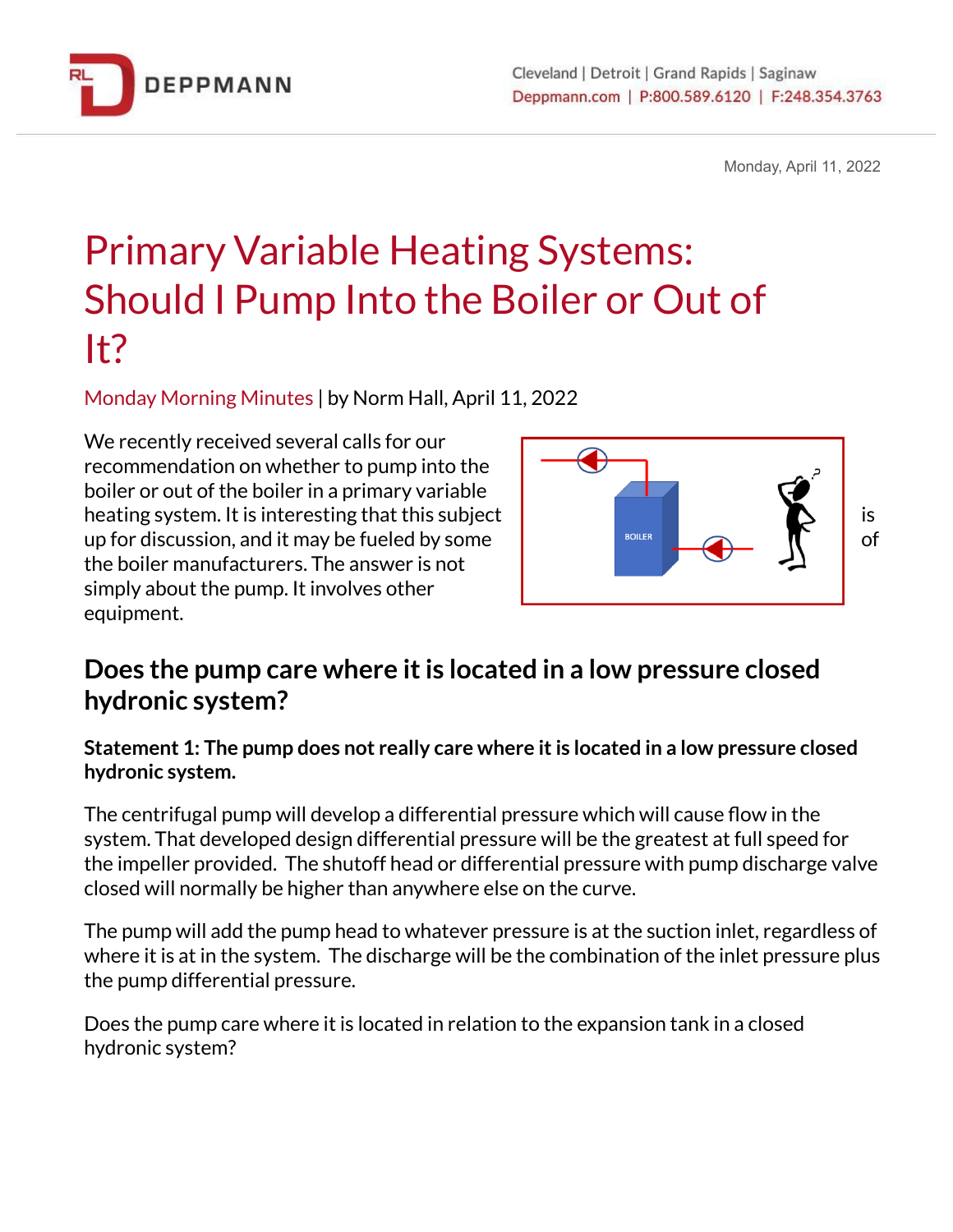#### **Statement 2: The pump is very concerned about where itis located in relation to the expansion tank and wants to pump away from the tank.**

The place where the expansion tank is connected to the system is called the point of no pressure change. At this point in the system, for any given temperature, the pressure will not change whether the pump is on or off.

It is extremely important, especially in commercial systems, that the tank be located near the pump inlet. Point of no pressure change is important. If you are not convinced that the pressure will not change at this point for a given temperature, you can check out the B&G TEH-1196C Air management for closed [hydronic](https://bit.ly/38gaqF4) systems and our video [Point](http://bit.ly/2YQIm9o) of No Pressure Change - [Expansion](http://bit.ly/2YQIm9o) Tank.

# **Locating the Primary Variable Pump on the Outlet ofthe Boiler**



The image above shows a primary variable system with the pump pumping away from the boilers and away from the point of no pressure change. The boilers have 2-way on-off valves per ASHRAE 90.1 energy standards. For this example, the pump will add the differential head pressure to whatever the expansion tank pressure is at a given temperature.

The advantages of this location are many. The expansion tank cold fill pressure is the lowest pressure in the system. The pump discharge pressure is the highest pressure, and that pressure is available to assist in system air removal. The air separator is properly located at the lowest pressure point and highest temperature point in the system to maximize performance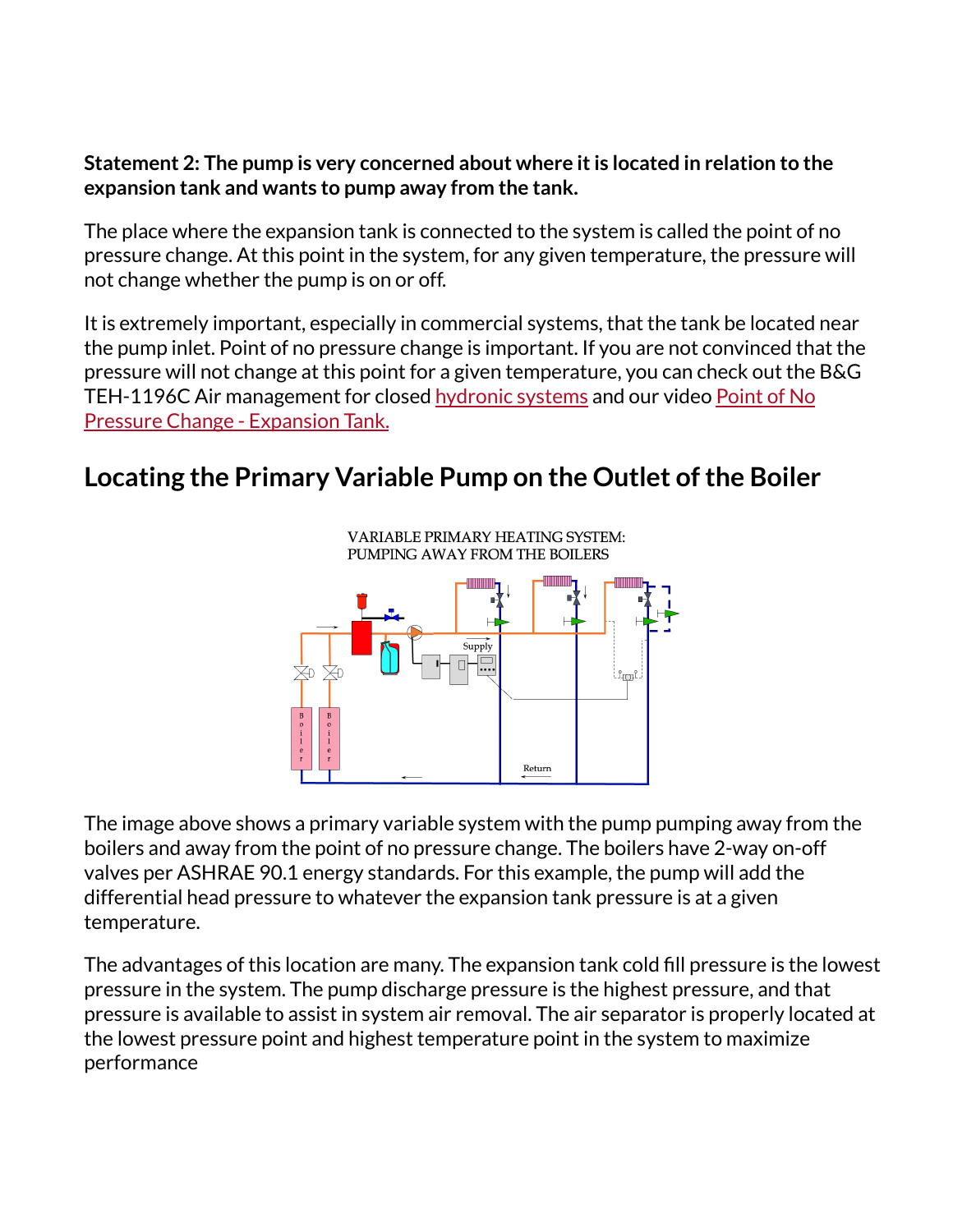

The disadvantage is a concern voiced by some boiler manufacturers' representatives. The boilers are seeing the lowest pressure in the system. When the boilers have a larger pressure drop, there may be a concern. The manufacturer of some boilers may indicate a concern or even a requirement that the pumps pump into the boiler depending on the system type. They are concerned about minimum pressure through the entire boiler. I will address this later in this article.

# **Locating the Primary Variable Pump on the Inlet ofthe Boiler: Should We Do It?**



The image above shows us pumping into the boilers. We relocated the expansion tank to be near the pump suction. If each boiler had its own pump and check valve, the on-off valves would not be needed.

Advantages: Now the pump discharge is the highest pressure, and it is also providing the highest pressure at the boilers. The system is still seeing a high pressure for air removal. It is less pressure than the previous pump location but still good enough.

Disadvantages: There are two issues here: air separation and the relief valve setting. The air separator is no longer located at the highest temperature. It is at the return which is the lowest temperature. It will take more passes to remove the air. In addition, the extra air removed in the boiler due to higher temperatures will pass through the system before the air separator.

The other major disadvantage has to do with the relief valve. The relief valve will have to be set at the maximum expansion tank pressure used in the expansion tank selection PLUS the pump head at full speed. This may limit the choice of boilers if the pressure is higher than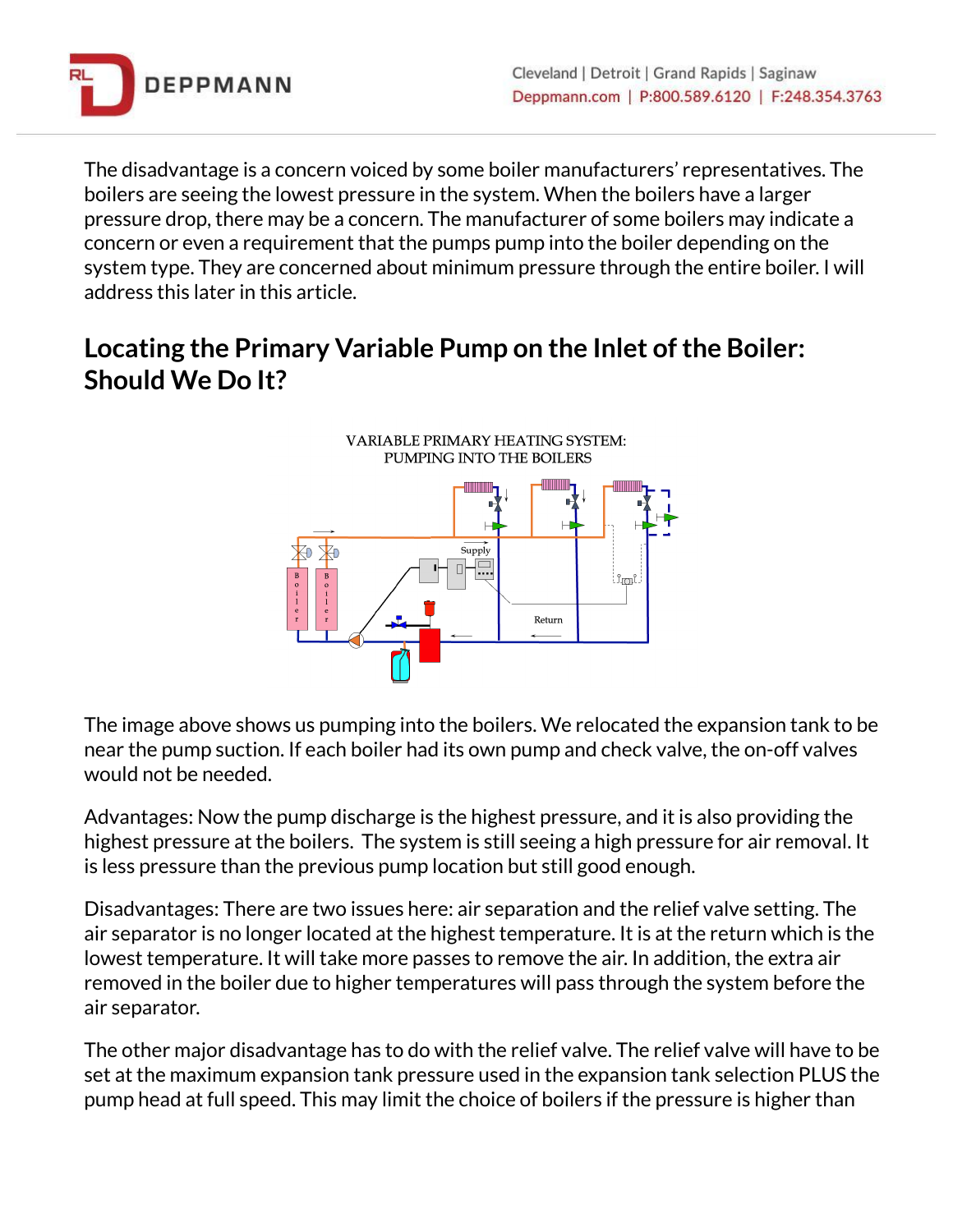the boiler rating. It may cause the expansion tank to be larger if the maximum pressure in the tank sizing is reduced to accommodate the pump head. If the pump head and fill pressure are both high, the tank might become unmanageable in size.

Another **big disadvantage** shows up in the boiler pressure at the relief valve. Now the pressure in the boiler and, therefore, the relief valve pressure are tied to temperature and the pump head. There could be a condition where the pump speed is low, but the system temperature is high. *The system could see higher temperaturesthan design but not have the relief valve discharge*.

## **Example System: Expansion Tank Sizing**

Let's use a system example with 2000 gallons of water with a design of 180 °F to 140 °F. We will assume a fill pressure of 20 PSIG. Assume the boilers we use will have 100 PSIG relief valve set pressures. The pump head is 120 feet at design. We will use the esp-Systemwize program from B&G to size the tanks.

Tank selection for pumping away from the boilers. Fill pressure 20 PSIG. Maximum pressure 90 PSIG. The 90 PSIG is the 100 PSIG relief valve less 10%. [Visit](https://bit.ly/38ijtok) part 3 of our [expansion](https://bit.ly/38ijtok) tank sizing blog for more detail. The tank sizing looks like this.

| Selections                                                          |  |                                     |         |        |                      |          |
|---------------------------------------------------------------------|--|-------------------------------------|---------|--------|----------------------|----------|
| Fill Temperature                                                    |  | Max Temperature<br>180 °F<br>$\sim$ |         |        | Tank Fill Pressure O |          |
| 40 °F<br>w.                                                         |  |                                     |         |        | 20 psi               | $\omega$ |
| Max Tank Pressure <b>O</b>                                          |  | System Volume                       |         |        | System Medium        |          |
| 90 psi<br>W.                                                        |  | 2000                                | Gallons | $\sim$ | Water                | <b>W</b> |
| Min. Tank Volume: 82.65 Gallons<br>Acceptance Volume: 55.26 Gallons |  |                                     |         |        |                      |          |

The tank will be a B&G B400 which is 30" x 50" high.

Tank selection for pumping into the boilers. Fill pressure 20 PSIG. Maximum pressure 38 PSIG. The 38 PSIG is the 100 PSIG relief valve less 10% less the 52 PSIG pump head. [Visit](https://bit.ly/38ijtok) part 3 of our [expansion](https://bit.ly/38ijtok) tank sizing blog for more detail. The tank sizing looks like this.